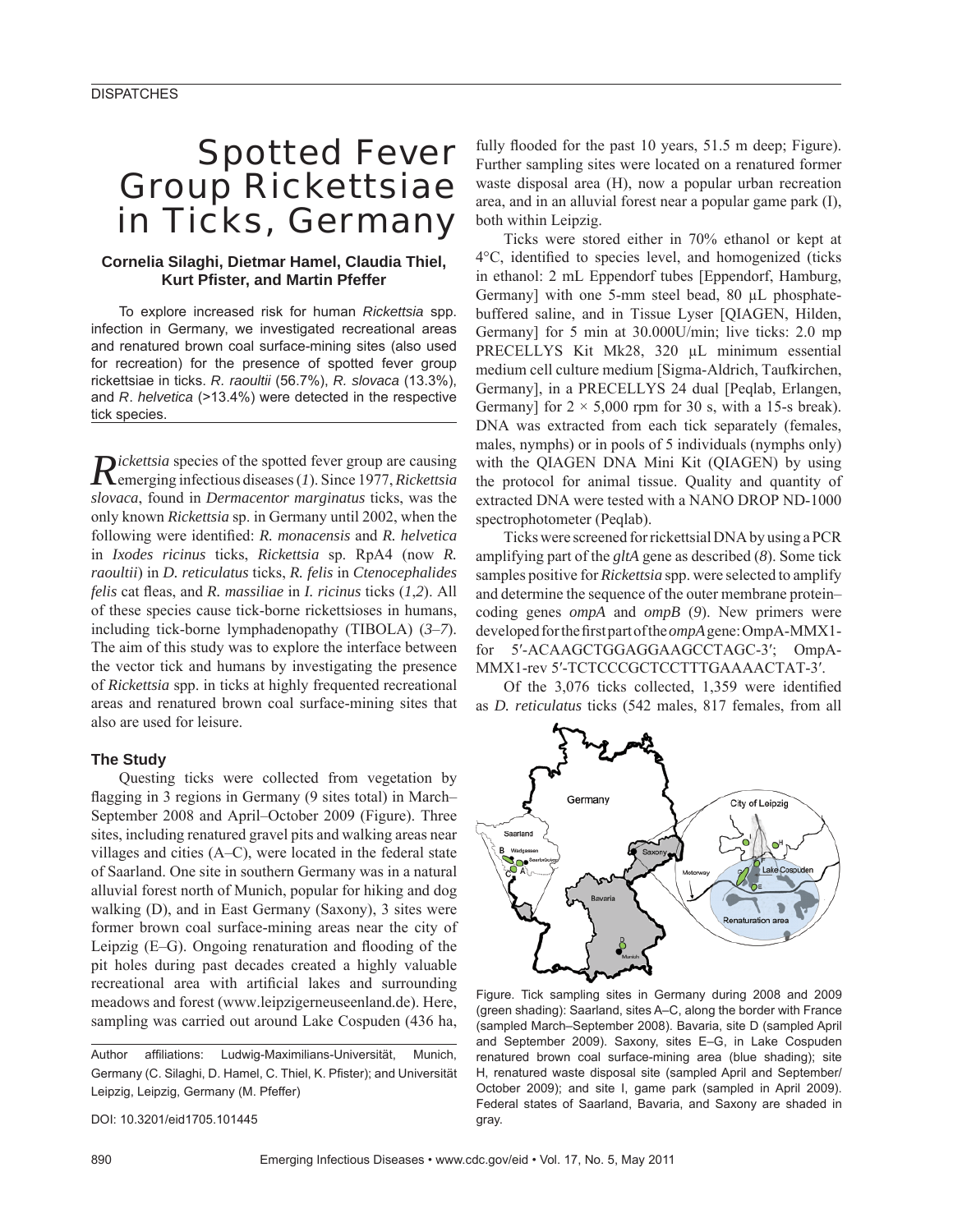sites except site I), 15 as *D. marginatus* ticks (8 males, 7 females, only at site B), and 1,702 as *I. ricinus* ticks (714 males, 658 females, 330 nymphs, from all sites). DNA was extracted from most *D. reticulatus* ticks and almost half of the *I. ricinus* ticks (Table). In the *gltA* PCR, 849 bands of the correct size were obtained in the investigated samples (Table; 749/1,322 (56.7%) of *D. reticulatus* ticks; 2/15 (13.3 %) of *D. marginatus* ticks; 98/730 (13.4%– 17.4%) of *I. ricinus* ticks (772 nymphs in pools of up to 5). The rate of infection differed by tick species, sex of the tick, and collection site; for example, the infection rate was 20.5%–76.4% in female *D. reticulatus* ticks (Table). Sequencing of 24.1% (n = 205) of the *gltA* PCR-products verified the specific amplification of rickettsial DNA in 192 cases (93.6%); sequencing for the remaining 13 amplicons could not be determined because the sequencing result was of poor quality. In 1 *I. ricinus* tick from site B, 87%–88% identity to *R. asiatica*, *R. canadensis*, and *R. helvetica* was identified, but amplification of *ompA* and *ompB* failed to further verify the species.

From each site, 1–6 positive tick samples were analyzed for the *ompA* and *ompB* genes. The *ompB* genes of *R. raoultii* (n = 27), *R. helvetica* (n = 8), and *R. slovaca*  $(n = 2)$ , and *ompA* genes of *R. raoultii*  $(n = 25)$  and *R.*  $slovaca$  ( $n = 2$ ) were 100% identical in the amplified part of the respective species, regardless of geographic origin. *R. raoultii* from our study showed 100% identity (*ompA*) and 99% identity (*ompB*) to *R*. *raoultii* strain Marne (GenBank accession nos. DQ365800 and DQ365797); for *R. helvetica* (*ompB*), 100% identity to GenBank entry AF123725; and for *R. slovaca,* 100% identity to GenBank entry AF123723 (*ompB*), and U83454 (*ompA*). *R. raoultii*, *R. slovaca*, and *R. helvetica* were found only in *D. reticulatus*, *D. marginatus*, and *I. ricinus* ticks, respectively. Sequences (*ompA* and *ompB*) from this study

were deposited in GenBank (accession nos. HQ232215– HQ232278).

### **Conclusions**

In Germany, the most common tick is *I. ricinus*; *D. reticulatus* ticks have a focal distribution, and *D. marginatus* ticks have been described on only a few occasions because the latter require warm and dry habitats (*2*,*10*,*11*). Climate change and structural landscape changes have been discussed as reasons for the creation of new tick habitats (*12*). Brown coal surface-mining sites of the former German Democratic Republic undergo extensive renaturation, thus providing new biotopes for many plant and animal species, including ticks.

In Germany, *R. slovaca* was first described in 1977 (*2*) and again recently (*11*). Even though the sample size in the present study was small, comparable prevalence rates were detected (13%). *R. raoultii* was first detected in Russia and has recently been described as a new species (*13*). The average infection rate of *R. raoultii* in this study was 56.7% and, in the renatured brown coal surface-mining sites,  $\approx 80.1\%$ . The latter rate is high in comparison with results of previous studies (*11*,*12*). *R. helvetica* prevalence in *I. ricinus* ticks was similar to results of other studies in Germany (*8*).

Our results confirm the presence of these rickettsial pathogens in Germany. In addition, we identified previously unknown areas where *Rickettsia* spp. are endemic. This finding is of major concern to public health: both *R*. *slovaca* and *R. raoultii* can cause TIBOLA, even though *R. slovaca* is considered to be more pathogenic (*7*,*14*). A case of TIBOLA caused by *R. slovaca* was identified in a human patient in an *R. slovaca*–endemic area in western Germany (*11*). The pathogenicity of *R. helvetica* has not been fully clarified, but serologic evidence shows human infections in

| Table. Rickettsia spp. found in ticks from different sites, Germany, 2008-2009* |                   |                            |              |                            |                               |                |                     |           |
|---------------------------------------------------------------------------------|-------------------|----------------------------|--------------|----------------------------|-------------------------------|----------------|---------------------|-----------|
|                                                                                 |                   | No. positive/total no. (%) |              |                            |                               |                |                     |           |
| State                                                                           |                   | Ixodes ricinus ticks       |              |                            | Dermacentor reticulatus ticks |                | D. marginatus ticks |           |
| (region)                                                                        | Site <sup>+</sup> | Male                       | Female       | Nymph‡                     | Male                          | Female         | Male                | Female    |
| Saarland<br>(West)                                                              | A                 | 1/6(16.6)                  | 0/6(0)       | $1 - 3/8$ (12.5 - 37.5)    | 5/14(35.7)                    | 7/14(50)       | <b>NA</b>           | <b>NA</b> |
|                                                                                 | B                 | 8/26(30.8)                 | 6/35(17.1)   | $3 - 7/14$ (21.4 $-50.0$ ) | 67/128 (52.3)                 | 71/153 (46.4)  | 1/8(12.5)           | 1/7(14.3) |
|                                                                                 | С                 | 2/4(50.0)                  | 0/2(0)       | $2 - 7/14$ (14.3-50.0)     | 9/35(25.7)                    | 8/39(20.5)     | NA                  | <b>NA</b> |
| Bavaria<br>(South)                                                              | D                 | 11/58 (19.0)               | 8/42(19.0)   | 6/28(21.4)                 | 11/40 (27.5)                  | 30/95 (31.6)   | <b>NA</b>           | <b>NA</b> |
| Saxony<br>(East)                                                                | E                 | 5/56(8.9)                  | 10/45 (22.2) | 0/6(0)                     | 144/190 (75.8)                | 236/309 (76.4) | <b>NA</b>           | <b>NA</b> |
|                                                                                 | F                 | 1/4(25.0)                  | 1/6(16.6)    | 2-10/10 (20.0-100)         | 17/21 (80.1)                  | 21/29 (72.4)   | <b>NA</b>           | <b>NA</b> |
|                                                                                 | G                 | 0/2(0)                     | 1/6(16.6)    | $1 - 5/13(7.7 - 38.4)$     | 30/80 (37.5)                  | 50/111 (45.0)  | <b>NA</b>           | <b>NA</b> |
|                                                                                 | H                 | 8/53(15.1)                 | 4/74(5.4)    | 4-11/35 (11.4-31.4)        | 10/16 (62.5)                  | 33/48 (68.1)   | <b>NA</b>           | <b>NA</b> |
|                                                                                 |                   | 7/104(6.7)                 | 5/81(6.2)    | 1/34(2.9)                  | <b>NA</b>                     | <b>NA</b>      | <b>NA</b>           | <b>NA</b> |
| Total                                                                           | $A-I$             | 43/313                     | 35/297       | 20-50/162                  | 293/524                       | 457/798        | 1/8                 | 1/7       |
|                                                                                 |                   | (13.7)                     | (11.7)       | $(12.3 - 30.1)$            | (55.5)                        | (57.1)         | (12.5)              | (14.3)    |

\*NA, not available.

†For exact location of site, see Figure.

‡In the regions Saarland and Saxony, some of the nymphs were placed in pools of up to 5 specimens; range of positive ticks indicates the possible minimum and maximum number of ticks positive for *Rickettsia* spp. in a pool.